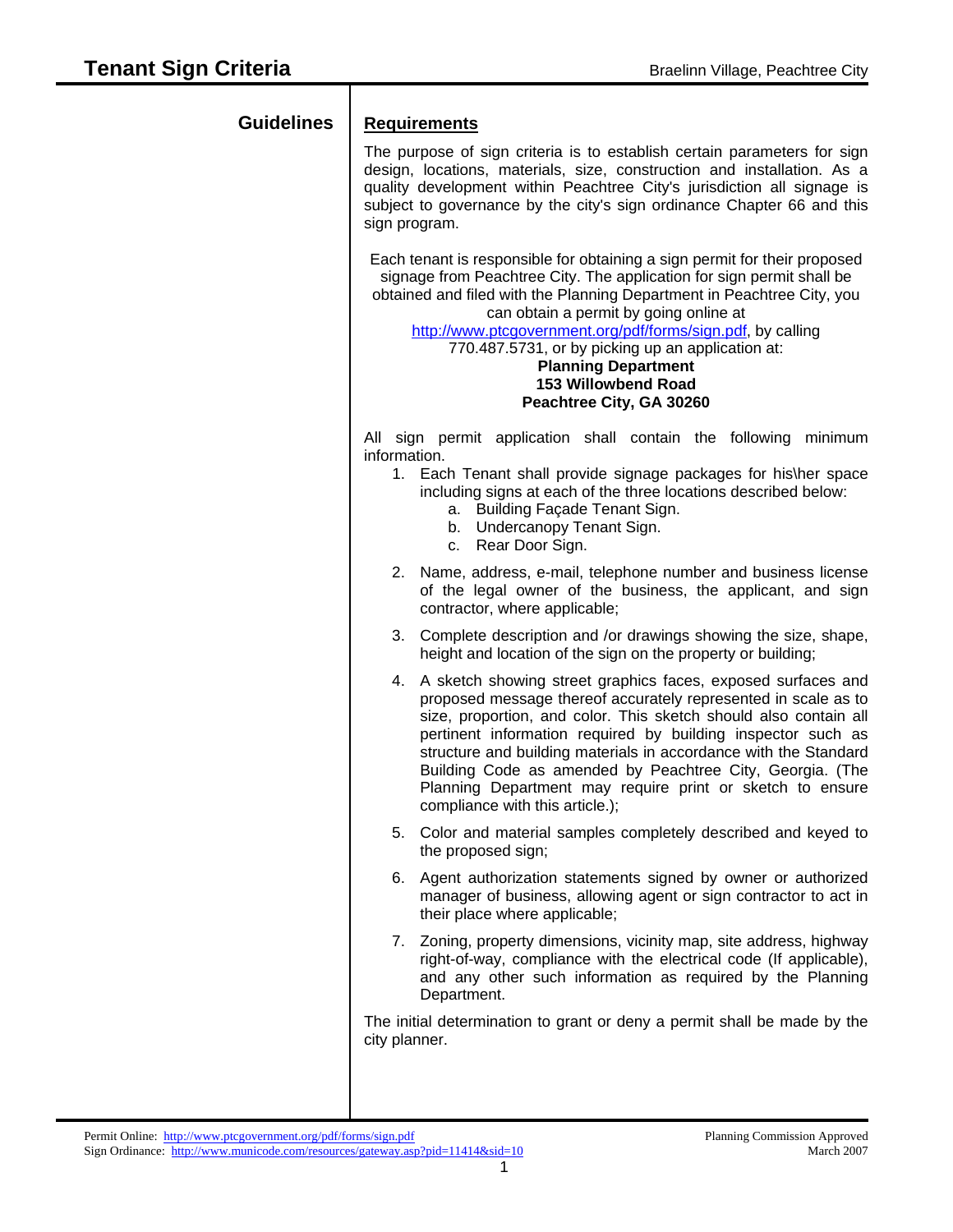| <b>Definitions</b> | <b>Sign Area</b>                                                                                                                                                                                                                                                                                                                                                                                                                                                                                                                                                                                                                                                                                                                                                                                       |
|--------------------|--------------------------------------------------------------------------------------------------------------------------------------------------------------------------------------------------------------------------------------------------------------------------------------------------------------------------------------------------------------------------------------------------------------------------------------------------------------------------------------------------------------------------------------------------------------------------------------------------------------------------------------------------------------------------------------------------------------------------------------------------------------------------------------------------------|
|                    | The area of a sign shall mean and shall be computed as the entire area<br>within a continuous perimeter enclosing the limits of writing,<br>representation, emblem, or any figure similar character together with any<br>frame, other material, open space, or color forming an integral part of the<br>display or used to differentiate such sign from the background against<br>which it is placed. The supports, uprights or structure on which any sign<br>is supported shall not be included in determining the sign area unless<br>such supports are designed in such a manner as to form an integral<br>background of the display. The sign area of painted or affixed wall signs<br>when composed of letters only is the sum of the area of a rectangle,<br>which encloses all of the letters. |
|                    | <b>Wall Sign</b>                                                                                                                                                                                                                                                                                                                                                                                                                                                                                                                                                                                                                                                                                                                                                                                       |
|                    | Any sign or other graphic, the principal face of which is parallel to the<br>facade of a building or structure and does not exceed (15) fifteen inches<br>in depth.                                                                                                                                                                                                                                                                                                                                                                                                                                                                                                                                                                                                                                    |
|                    | <b>Window Sign</b>                                                                                                                                                                                                                                                                                                                                                                                                                                                                                                                                                                                                                                                                                                                                                                                     |
|                    | A window sign is any type of sign which is located on the interior of a<br>business premises, is either attached to or is located immediately<br>adjacent to an exterior window, and is intended primarily to be viewed<br>from the exterior of the premises. Any sign interior of a business<br>premises located beyond an aisle used for general customer circulation<br>shall not be classified as a window sign and shall not be regulated by this<br>article. Displays that show products or depict services sold on premises<br>are not to be classified as window signs. For purposes of administering<br>this article, glass exterior doors are considered to be windows.                                                                                                                      |
|                    | Door Sign                                                                                                                                                                                                                                                                                                                                                                                                                                                                                                                                                                                                                                                                                                                                                                                              |
|                    | Any type of sign attached to a door (including the door frame or jamb),<br>the lettered, numbered, pictorial or sculptured matter of which is visible<br>from the exterior of the premises.                                                                                                                                                                                                                                                                                                                                                                                                                                                                                                                                                                                                            |
| <b>Policies</b>    | Installation shall be within twenty (20) working days from receiving final<br>approval and deposit. The final installation must meet the approval of the<br>Landlord. Sign raceways are prohibited.                                                                                                                                                                                                                                                                                                                                                                                                                                                                                                                                                                                                    |
|                    | If signs are not mounted and attached properly, they will be reinstalled by<br>the Landlord, and cost plus 25% will be deducted from the Tenant's<br>allowance or charged to Tenant if no allowance is available.                                                                                                                                                                                                                                                                                                                                                                                                                                                                                                                                                                                      |
|                    | Undercanopy signs will be manufactured and installed by Landlord's sign<br>contractor. Cost of the undercanopy sign will be deducted from the<br>Tenant's allowance or charged to Tenant if no allowance is available.                                                                                                                                                                                                                                                                                                                                                                                                                                                                                                                                                                                 |
|                    | Each tenant shall submit a signage package for his or her space to the<br>Landlord for approval prior to fabrication and installation. The following<br>constitutes the minimum data required:<br>1. Layout for building façade, undercanopy and rear door tenant<br>signs and graphics.<br>2. Color Selection.                                                                                                                                                                                                                                                                                                                                                                                                                                                                                        |
|                    | If drawings are not complete they will be returned to Tenant unapproved.                                                                                                                                                                                                                                                                                                                                                                                                                                                                                                                                                                                                                                                                                                                               |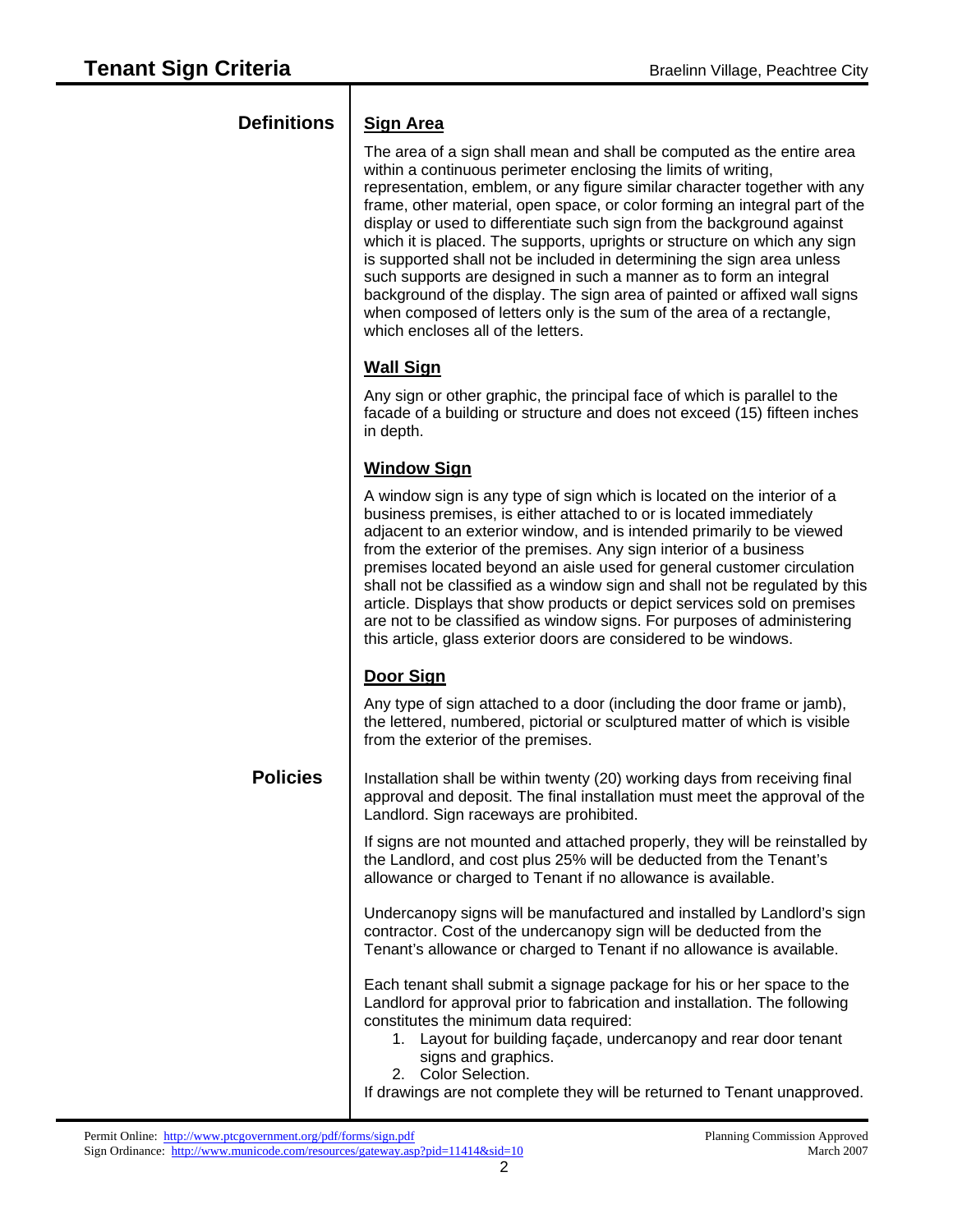





 **Figure 2** – Length



## **Sign Standards | Building Façade Sign**

### *Area*

One and one-half (1 1/2) square linear foot of building frontage, to a maximum area of one hundred (100) square feet.

#### *Calculation of area*

If a sign consists of individual letters, each attached directly to a building or structure, the area of the sign shall be measured by the area of the smallest rectangle that enclose all the letters and symbols (see Figure 1).

### *Length*

The building façade tenant signage shall be centered be

### *Frontage*

Panel or box signs are not permitted. Wall mounted signs may be applied to the provided sign band. Signs shall be individual reverse channel letters, no more than thirty (30) inches in height (see Figure 3), backlighted, projected from building wall with no exposed raceway or exposed box. Users trademark lettering style is acceptable. All Neon tubes shall be white, and concealed by an opaque cover. Signs may also be solid cast (see Figure 4). Signs shall be individually reverse channel lit metal letters, fabricated of .090 aluminum fronts and .063 aluminum side returns that must be painted the same color.

Signs may be flat against the wall or pinned away from the wall, but in no case project more than fifteen (15) inches from the wall surface. Tenant is responsible for appropriate blocking or other substrate required for mounting his signage.

No part of a wall sign shall extend above the eave line of the roof or, if a building does not have an eave line on the side where a sign is installed, no part of the sign shall extend above the top of fascia or parapet on that side of the building. In addition, no part of a wall sign shall be at an elevation higher than twenty-five (25) feet above the average ground elevation along the side of the building on which the wall sign is installed.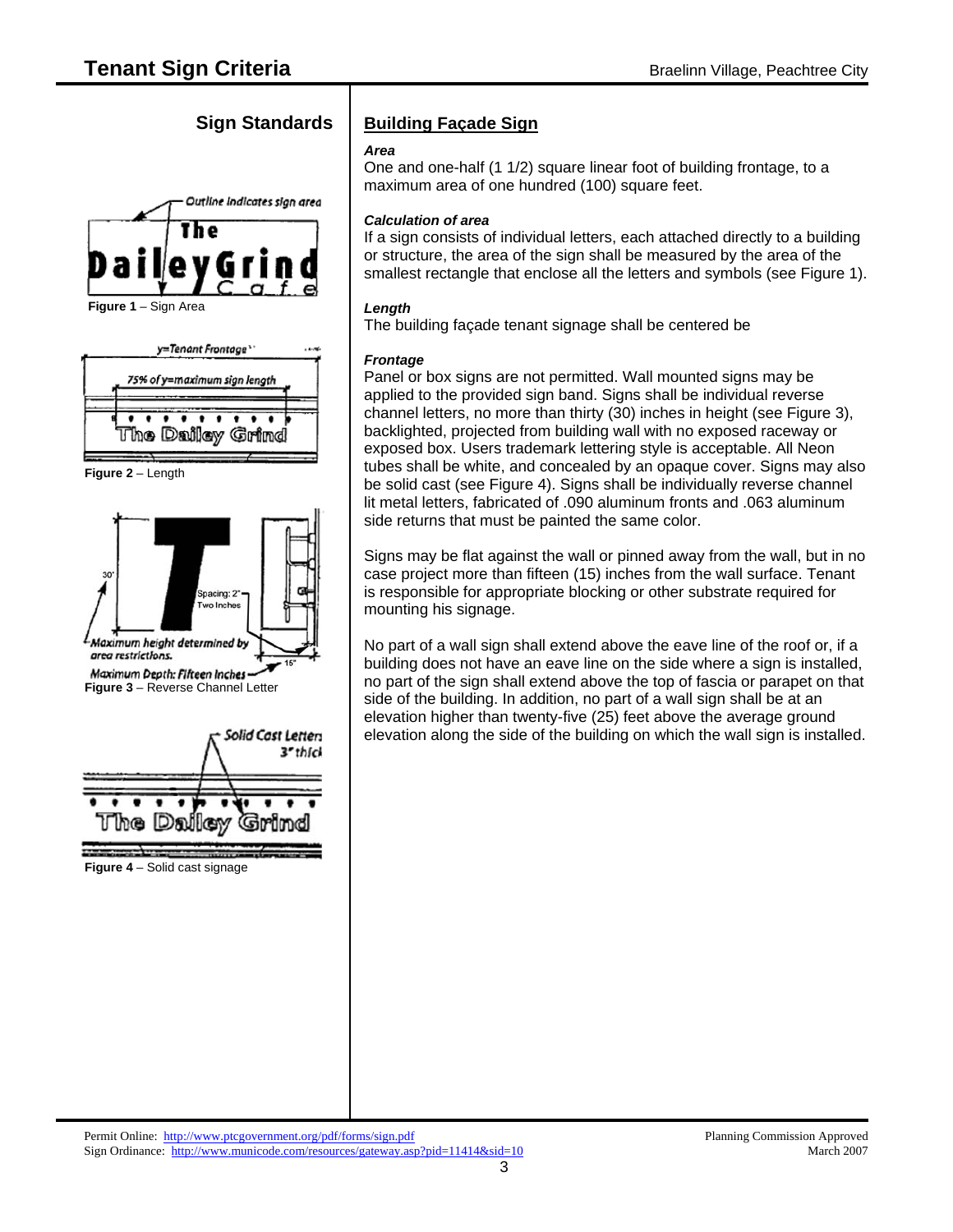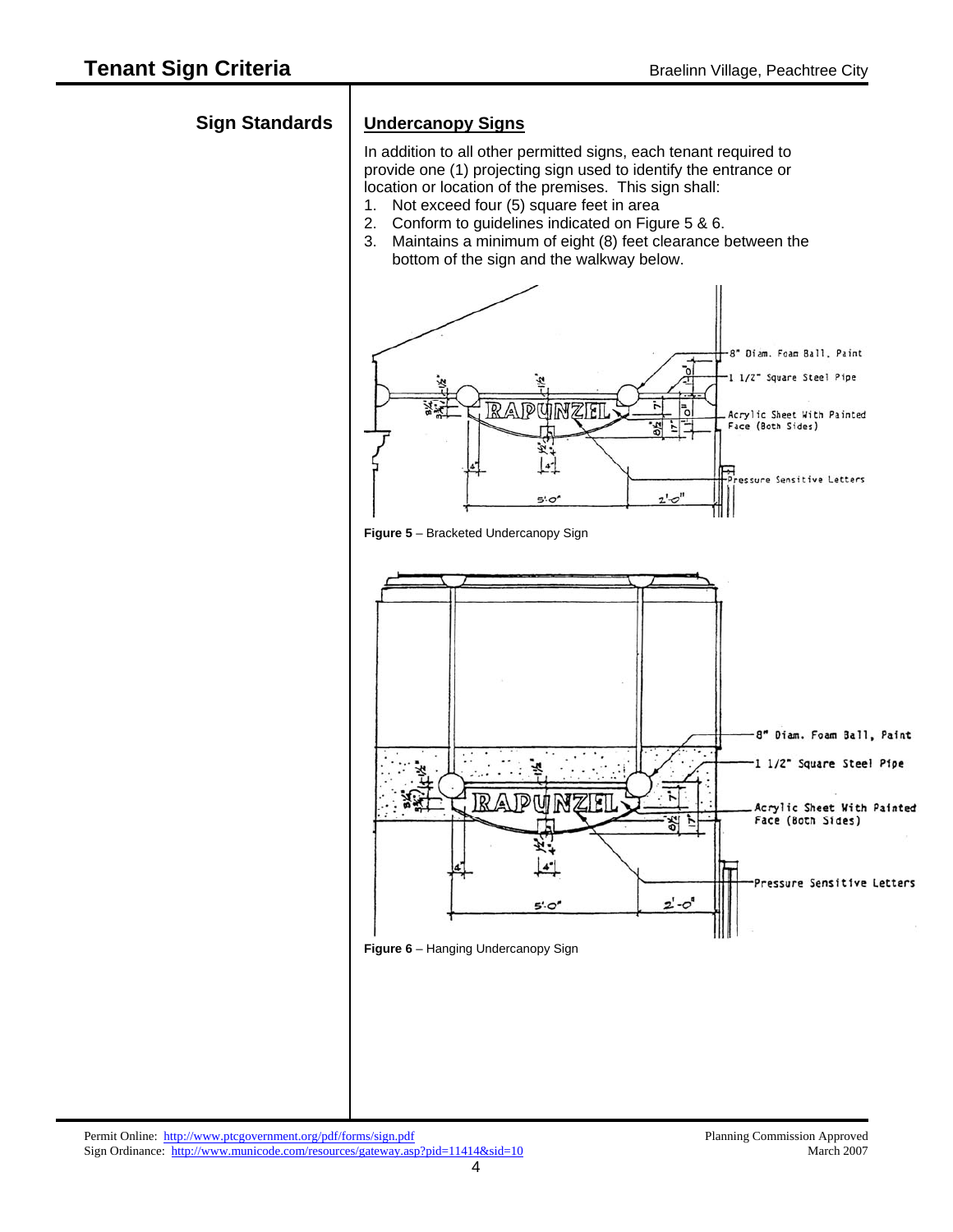# **Sign Standards | Rear Door Sign**







 **Figure 8** – Tenant Back Door Sign

Tenant is required to have the tenant name and "SERVICE ENTRANCE" on a 20" wide by 6" high 3/16" Plexiglas panel applied to the back entrance of the premises (see Figure 8).

The typography of the tenant name shall be "*Helvetica Light*" and the typography of the "SERVICE ENTRANCE" shall be "*Helvetica Medium*". The tenant name shall be 3" high in upper case letters and "SERVICE ENTRANCE" shall be 1.5" high upper case letters.

The panel shall be Plexiglas Rohrnhaas #2145 ivory in color. The letters shall be Duranodic #3630-69 Dark Bronze vinyl.

The panel must be applied to the door with clear silicone. The mastic is to be installed continuously around the back of the sign 1.5" from the edges. The panel must be applied to the door with a minimum five (5) feet in height from ground elevation (see Figure 8).

## **Window Signs**

All window signage is to be submitted to landlord for landlord approval (see Figure 7).